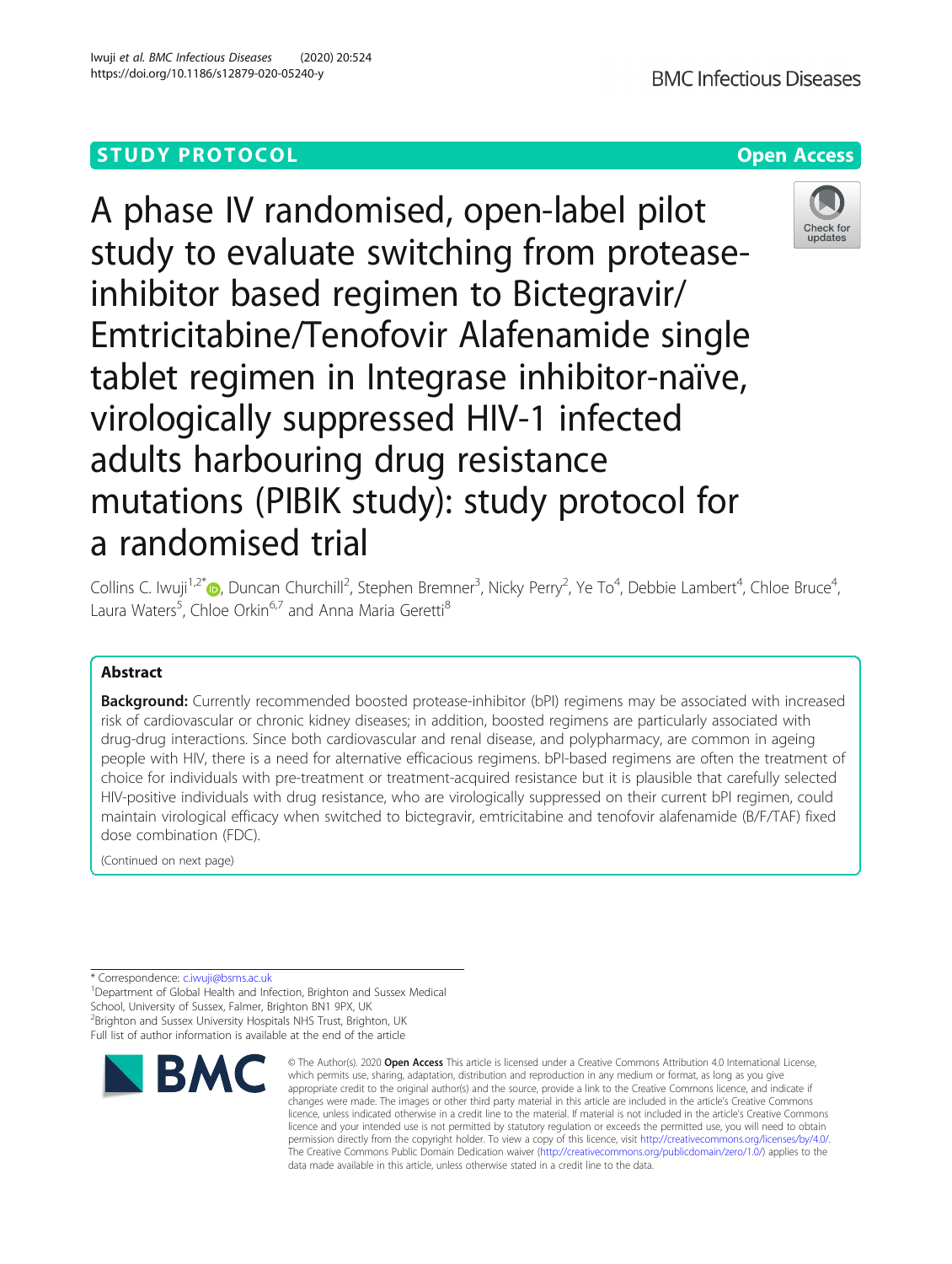## (Continued from previous page)

Methods/design: A phase IV, investigator-initiated, multicentre, open label pilot, randomised two-arm study to assess the safety and efficacy of switching from bPI regimen to B/F/TAF single tablet regimen in integrase inhibitornaïve, virologically suppressed adults with HIV-1 infection harbouring drug resistance mutations. Eligible individuals will either continue on their bPI regimen or switch to B/F/TAF FDC. After 24 weeks, all participants in the bPI arm will be switched to B/F/TAF and followed for a further 24 weeks and all participants will be followed for 48 weeks. The primary efficacy endpoint is the proportion of participants with HIV-1 RNA < 50 copies/mL at week 24 using pure virologic response whilst the secondary efficacy endpoint is the proportion of participants with HIV-1 RNA < 50 copies/mL at Week 48. Other secondary outcome measures include between arm comparisons of drug resistance at virological failure, safety and tolerability and patient-reported outcome measures.

**Discussion:** We aim to provide preliminary evidence of the efficacy of switching to B/F/TAF in patients with virological suppression on a bPI-based regimen who harbour select drug resistance mutations.

**Trial registration:** [ISRCTN 44453201](http://www.isrctn.com/search?q=44453201), registered 19 June 2019 and EudraCT 2018–004732-30.

Keywords: HIV, Antiretroviral drugs, Drug resistance, Protease inhibitor, B/F/TAF, Integrase inhibitor, Pilot, Phase IV randomised trial

# Background

Boosted darunavir and atazanavir are recommended as preferred boosted protease inhibitors (bPI) in the British HIV Association treatment guidelines. However, boosted darunavir was associated with increased cardiovascular risk in a large prospective observational study [\[1\]](#page-11-0). Although boosted atazanavir has not been associated with increased cardiovascular risk [[2](#page-11-0)], cohort studies indicate an increased risk of chronic kidney disease [\[3\]](#page-11-0). In clinical trials, atazanavir recipients experienced higher discontinuation rates from adverse events than darunavir [\[2](#page-11-0), [4](#page-11-0)] which were driven by hyperbilirubinaemia and renal events. Ageing of people living with HIV is resulting in increasing prevalence of cardiovascular and renal diseases; in addition, polypharmacy is common due to comorbidities, pointing to an additional limitation for bPI due to their particularly high potential for drug-drug interactions [\[5](#page-11-0), [6\]](#page-11-0).

There is evidence from clinical trials that switching from virologically suppressive bPI-based antiretroviral therapy (ART) to regimens based on the newer strand transfer integrase inhibitors, bictegravir [\[7](#page-11-0)] and dolutegravir [\[8](#page-11-0)] is safe and efficacious. These studies however excluded individuals known to harbour HIV-1 drug resistance. It is well established that HIV-positive individuals that have either pre-treatment drug resistance (PDR) or limited drug resistance following failure of first-line ART achieve virological suppression on regimens comprising a bPI plus two nucleos(t)ide reverse transcriptase inhibitor (NRTIs) [\[9,](#page-11-0) [10](#page-11-0)]. In contrast, in the SWITCHMRK study, switching virologically suppressed individuals from a bPI to the integrase inhibitor raltegravir resulted in an increased risk of virological failure relative to individuals maintained on the bPI. A post-hoc analysis suggested that this effect might be mediated by prior virological failure compromising the activity of the NRTI backbone [[11\]](#page-11-0).

However, evidence indicates that second-generation INSTIs, including bictegravir and dolutegravir, have an improved barrier to resistance relative to first-generation compounds and may overcome both PDR and limited treatment-associated drug resistance. In the DAWNING study, a second line switch to a regimen comprising the INSTI dolutegravir plus 2 NRTIs, where at least one NRTI was predicted to be fully active based on resistance analysis at the time screening, was superior to a bPI plus 2 NRTIs at 24 weeks in patients failing first line ART [[12](#page-11-0)]. DAWN ING study suggests second-generation INSTI like dolutegravir and by extension bictegravir are likely to be successful in switch strategies in the presence of either PDR or treatment-acquired drug resistance, including M184V/I or thymidine analogue mutations (TAMs). A small, open label, single arm study switched 37 patients (54% on a bPI-based regimen) harbouring the lamivudine (3TC) and emtricitabine (FTC) associated mutation M184V/I to the fixed dose combination (FDC) of elvitegravir/cobiscitat/emtricitabine/ tenofovir alafenamide with no virological failures observed after 12 weeks of follow up [\[13](#page-11-0)]. Another study investigated whether efficacy was maintained following a switch to bictegravir/emtricitabine/tenofovir alafenamide FDC (B/F/ TAF) in individuals suppressed on either a PI-based regimen or the FDC of dolutegravir/abacavir/lamivudine (DTG/ABC/3TC). Amongst the 572 participants on B/F/ TAF, 532 (93%) achieved virologic suppression (VL < 50 copies/mL), with missing virologic data accounting for the majority of the remaining. Of the 572 participants, 405 (71%) had baseline resistance data available determined by both historical genotypes and baseline proviral DNA sequence; 52 (13%) of whom had NRTI associated resistance mutation present. 35/36 (97%) of those patients with archived F/TAF resistance mutations maintained HIV-1 RNA suppression through week 48 [[14\]](#page-11-0).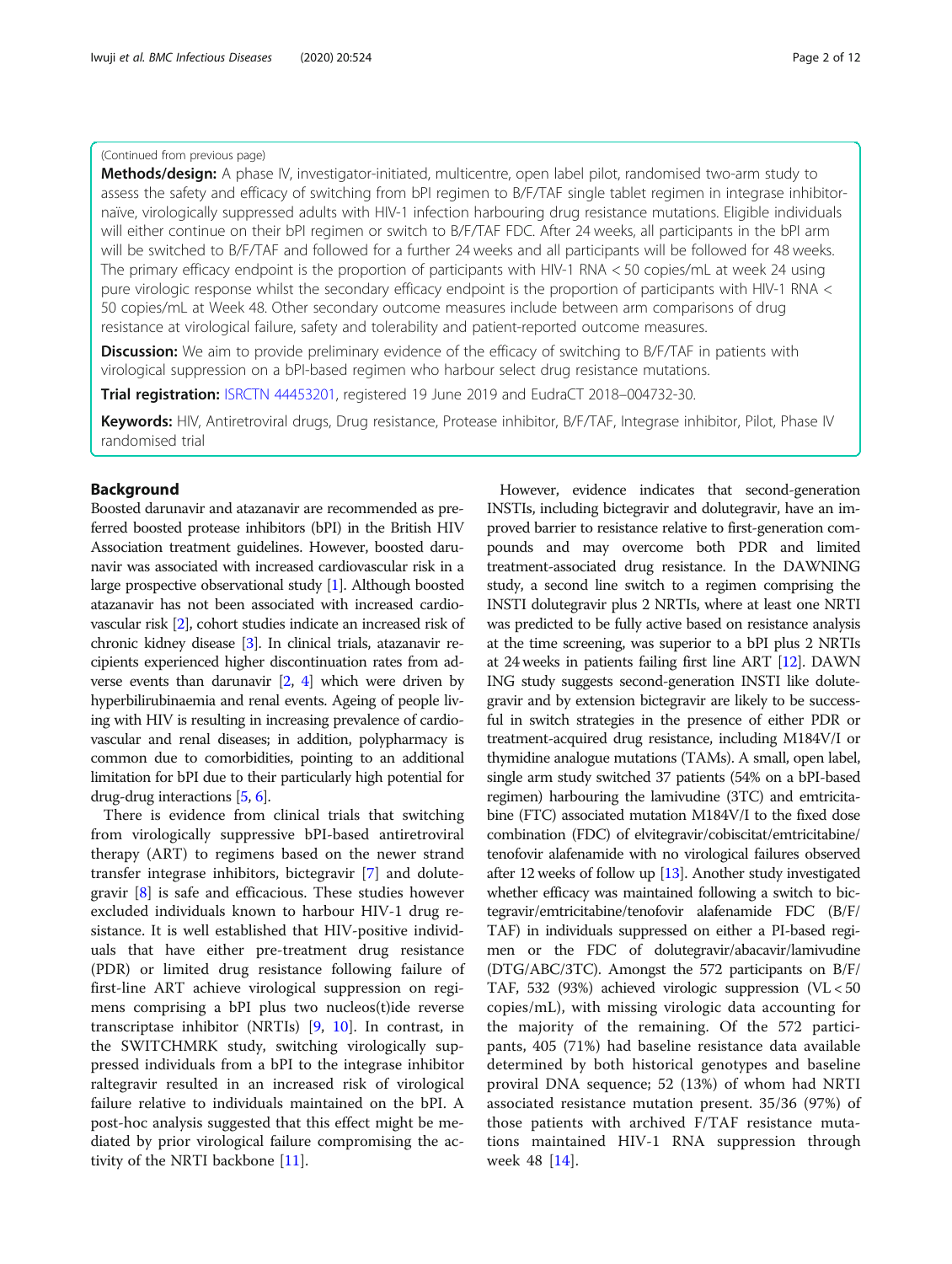<span id="page-2-0"></span>It should be noted that in virologically suppressed patients it is often possible to recover proviral sequences from cellular reservoirs in peripheral blood [[14\]](#page-11-0). The presence of archived drug resistance mutations identified by sequencing proviral DNA is not necessarily reflective of the full range of resistant variants that may have emerged in an individual. Furthermore, it does not necessarily correlate with an increased risk of failure as integrated provirus is often defective [[15\]](#page-11-0) and reactivation of a particular virus is likely to be a stochastic event. In studies that examine drug activity in the presence of archived drug resistance, duration of follow up is crucial because the likelihood that a particular latent virus carrying a certain mutation would reactivate may increase with time, and the levels of adherence to ART over time play a key modulating role. In the single arm switch study referred to earlier, drug resistance sequencing based on proviral DNA missed half of M184V/I mutation present in historical genotype [\[13\]](#page-11-0).

Taken together these studies suggest that B/F/TAF may be effective in maintaining virological suppression in patients with historical evidence of drug resistance mutations. In light of this, we hypothesize that switching HIV-positive patients who harbour selected drug resistance mutations and are virologically suppressed on bPI regimen to B/F/TAF will maintain virological efficacy over 24 weeks.

# Methods

## Trial design

The PIBIK trial is a phase IV, investigator-initiated, prospective, multicentre, open label pilot, randomised two arm study to assess the safety and efficacy of switching from a bPI-based regimen to B/F/TAF single tablet regimen in INSTI-naïve, virologically suppressed HIV-1 Infected adults harbouring drug resistance mutations. The allocation ratio is 1:1 (Fig. 1).

# Trial setting

Subjects will be enrolled from seven sexual health clinics in England. These are:

- Brighton and Sussex University Hospitals NHS Trust (BSUH), Brighton, UK. Other NHS Trust within the Sussex HIV network will be able to refer potentially eligible participants to BSUH for screening and if enrolled will be followed up at BSUH
- Barts Health NHS Trust, Royal London Hospital, London, UK
- The Mortimer Market Centre, Central and North West London NHS Foundation Trust
- Chelsea and Westminster Hospital NHS Foundation Trust, London, UK
- Royal Free London NHS Foundation Trust, UK<br>• Kings College Hospital NHS Foundation Trust.
- Kings College Hospital NHS Foundation Trust, London, UK
- Guy's and St Thomas' NHS Foundation Trust, London, UK

# **Participants**

Clinical staff in the HIV department will identify potential participants by any of the following methods: review of a clinic records/database, pre-identification of patients attending for routine care, review of notes during routine clinical follow up and posters/advertisements in the clinics to inform patients of the study.

Clinical staff identifying patients will be members of the direct care team or research nurses or doctors working within the same HIV multidisciplinary team. A medically qualified doctor on the study delegation log will confirm eligibility.

Anonymised information on participants who are not randomised / registered for CONSORT (16)reporting will include the reason, if they are not eligible for trial participation, or if they are eligible but declined.

Potentially eligible participants will be invited to attend for an appointment, having been provided with a participant information sheet (PIS). Adequate time will be allowed for questions and to consider the study before agreeing to participate. The investigator or designee will provide adequate explanation of the aims, methods, objectives and potential hazards of the study. It will also be explained to the individual that they are free to refuse or withdraw from the study for any reason without

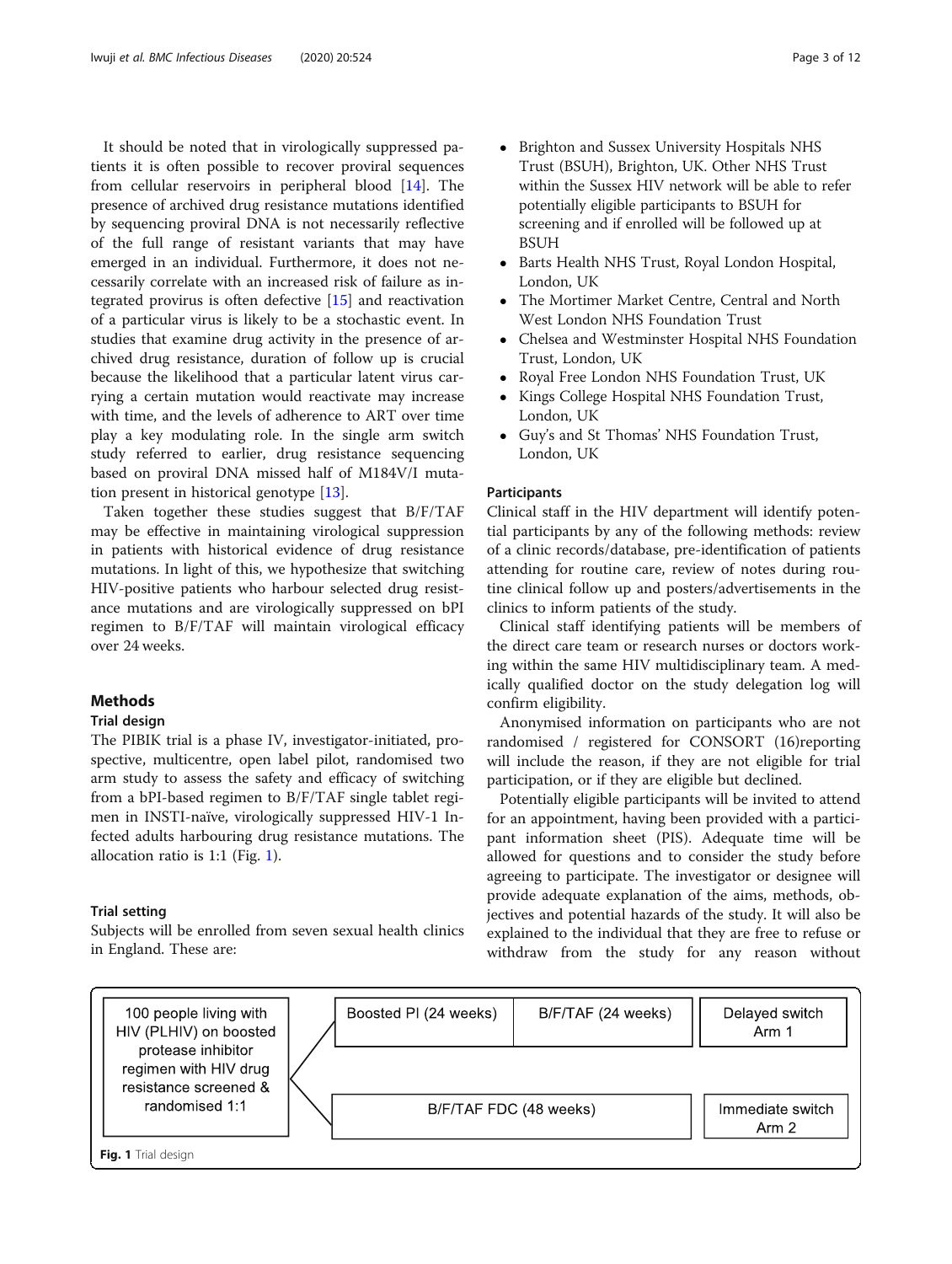detriment to their future care or treatment. The investigator can decide to withdraw a subject from the study for urgent medical reasons or repeated non- compliance with the study protocol. Once randomised, withdrawn subjects may be replaced if considered necessary by the chief investigator.

# Inclusion criteria

- 18 years and above
- On a bPI-based ART regimen with documented HIV-1 RNA < 50 copies/mL for at least 6 months on current regimen and at screening (A switch from tenofovir disoproxil fumarate (TDF) to tenofovir alafenamide (TAF), lamivudine (3TC) to emtricitabine (FTC), or splitting co-formulated tablets to their individual component or vice versa will not be considered true regimen changes)
- Must have a historical genotype
- Eligible drug resistance mutations in historical genotype include at least one of the following:
	- o M184V/I with or without any NRTI-associated mutation (e.g. L74I/V, Y115F, K70E/G/Q/T/N/S)
	- o M184V/I alone (maximum of 20 participants with isolated M184V/I mutation with or without NNRTI mutations)
	- o Up to 2 TAMs (M41L, D67N, K70R, L210W, T215F/Y, or K219Q/E/N/R) with or without M184V/I
	- o Any of the above with or without NNRTI mutations
- No previous use of any approved or experimental INSTI
- No known INSTI mutations
- Estimated GFR ≥ 50 mL/min (Cockcroft-Gault formula)
- Have the following laboratory values at screening within 30 days prior to baseline:
- a) Alkaline phosphatase ≤3.0 x upper limit of normal  $(III.N)$
- b) AST and ALT ≤5.0 x ULN
- c) Haemoglobin  $\geq$ 9.0 g/dL (female) or  $\geq$  10.0 g/dL (male).

A single repeat of a laboratory screening test will be allowed for test results that are unexpected based on documented prior laboratory results.

- Provides written, informed consent to participate
- Is willing to comply with the protocol requirements
- If a woman and of childbearing potential and are willing to continue practicing one of the following:
- 
- o Must be using effective birth control methods, that is has an expected failure rate of  $< 1\%$  per year and willing to continue practicing these birth control measures during the trial and for at least 30 days after the end of the trial. Effective methods include IUD, combined pill, contraceptive injection, implant, IUS, contraceptive vaginal ring, contraceptive patches etc.
- o Must be truly abstinent from penile-vaginal intercourse from 2 weeks prior to administration of study drug, throughout the study, and for at least 30 days after the end of the trial (When this is in line with the preferred and usual lifestyle of the subject.) [Periodic abstinence (e.g., calendar, ovulation, symptothermal, post-ovulation methods), and withdrawal are not acceptable methods of contraception].

Women who are postmenopausal for least 2 years, women with a total hysterectomy, and women who have a tubal ligation are considered of nonchildbearing potential.

If male, and sexually-active with female partners of child bearing potential, is using effective barrier contraception, and willing to continue using this during the trial and for at least 30 days after the end of the trial.

# Exclusion criteria

- Exclusion based on drug resistance mutations include
	- o Presence of any of the following mutations: K65R/N/E
	- o Presence of multidrug resistance mutations: T69ins, Q151M with or without A62V, V75I, F77L, F116Y
	- o Three or more TAMs (M41L, D67N, K70R, L210W, T215F/Y, or K219Q/E/N/R)
- Individuals experiencing decompensated cirrhosis (e.g., ascites, encephalopathy, or variceal bleeding)
- An opportunistic illness within the 30 days prior to screening
- Active tuberculosis infection
- Have been treated with immunosuppressant therapies or chemotherapeutic agents within 3 months of study screening, or expected to receive these agents or systemic steroids during the study (e.g., corticosteroids, immunoglobulins, and other immune- or cytokine-based therapies)
- Current alcohol or substance use judged by the Investigator to potentially interfere with patients' adherence to study procedure.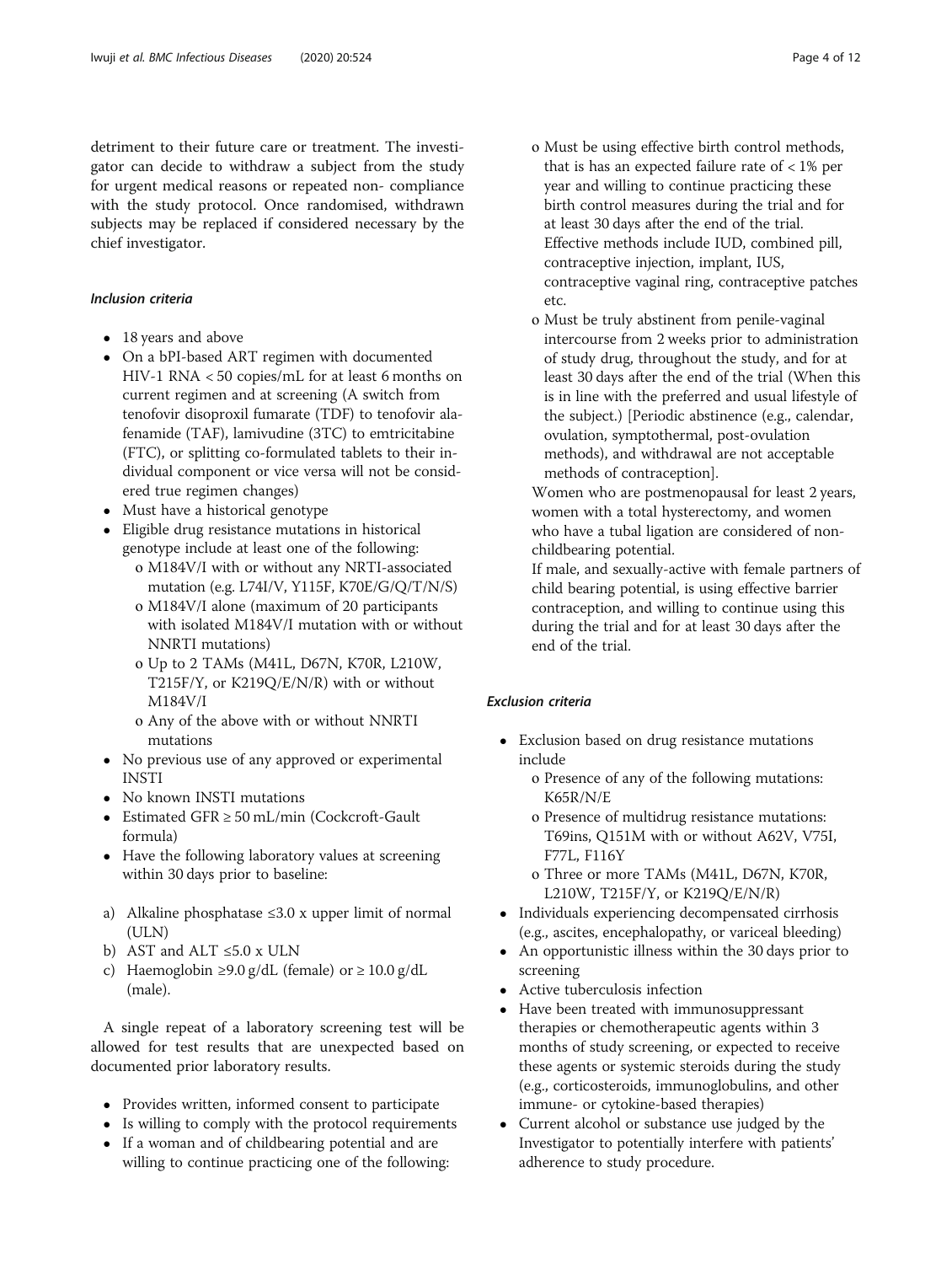- A history of malignancy of less than 5 years or ongoing malignancy (including untreated carcinoma in-situ) other than cutaneous Kaposi's sarcoma (KS), basal cell carcinoma, or resected, non-invasive cutaneous squamous carcinoma. Individuals with biopsyconfirmed cutaneous KS are eligible but must not have received any systemic therapy for KS within 30 days of Day 1 and are not anticipated to require systemic therapy during the study.
- Active, serious infections (other than HIV 1 infection) requiring parenteral antibiotic or antifungal therapy within 30 days prior to Day 1 (except if the parenteral therapy is for syphilis infection)
- Any other clinical condition or prior therapy that will, in the opinion of the investigator, make the patient ineligible
- Any known allergies to the excipients of B/F/TAF FDC
- Females who are pregnant (as confirmed by positive urine pregnancy test)
- Women who are breastfeeding
- Women of childbearing age not using any reliable form of contraception (e.g. intrauterine device/ intrauterine system, long-acting contraceptive injection)
- Acute hepatitis in the 30 days prior to study entry, anyone with hepatitis C (HCV) who is likely to need direct acting antivirals in study
- Any concomitant medications that cannot be administered with TAF (i.e strong inducers of pglycoprotein) or bictegravir (dofetilide, rifampins)

## Interventions

The investigational medicinal product in this trial is Biktarvy® comprising FDC of B/F/TAF. Each film-coated tablet contains bictegravir sodium equivalent to 50 mg of bictegravir, 200 mg of emtricitabine, and tenofovir alafenamide fumarate equivalent to 25 mg of tenofovir alafenamide.

Eligible individuals will either continue on their bPI regimen (arm 1) or switch to B/F/TAF FDC (arm 2). After 24 weeks, all participants in the bPI arm will be switched to B/F/TAF arm and will be followed up for a further 24 weeks whilst those immediately switched to B/F/TAF at baseline will be followed up for 48 weeks as illustrated in Fig. [1.](#page-2-0)

A participant is free to withdraw from the study at any time. In addition, the investigator may decide, for reasons of medical prudence, to withdraw a participant. If a participant discontinues study medication dosing, every attempt would be made to keep the participant in the study and continue to perform the required studyrelated procedures and follow-up procedures. If this is not possible or acceptable to the subject or investigator, the participant may be withdrawn from the study.

Study medication may also be discontinued in the following instances:

- If the participant withdraws his/her consent.
- If the investigator considers in the interest of the subject (i.e. intercurrent illness, unacceptable toxicity) that it is best for them to withdraw their consent.
- The participant fails to comply with the protocol requirements or fails to cooperate with the investigator.
- Pregnancy during the course of the study.

The date and reasons for the withdrawal will be clearly stated on the participant's eCRF and source document. Every attempt should be made to arrange follow up visits for participants who are withdrawn from the trial (including where individuals fall pregnant).

Participant adherence B/F/TAF and bPI will be assessed through:

- Pill counting at each visit by a research team member and recording of the number of pills returned
- Self-report using a visual analogue scale (VAS)

Participants will bring in all pill bottles at each study visit. The total number of pills remaining at each visit will be counted and, then returned to the participant to take until the bottle is finished. The percentage of compliance for each participant will be calculated.

Participants will also be asked be asked to self-report their level of adherence at each visit using the VAS in which they would be asked to indicate their level of adherence in the previous 30 days on a scale ranging from 0 to 100% in which 0 represents no pill taken and 100 represents every single dose had been taken. Where adherence is < 80%, this will lead to likely withdrawal from the study although this will be at the discretion of the investigator.

## Outcome measures

The primary endpoint is the proportion of participants with HIV-1 RNA < 50 copies/mL at Week 24 using pure virologic response (PVR).

Pure virologic response is defined as follows:

- On study treatment
- No confirmed virologic rebound defined as:
	- o HIV RNA  $\geq$  50 copies/mL on 2 consecutive visits o HIV-1 RNA ≥ 50 copies/mL during study followed by premature discontinuation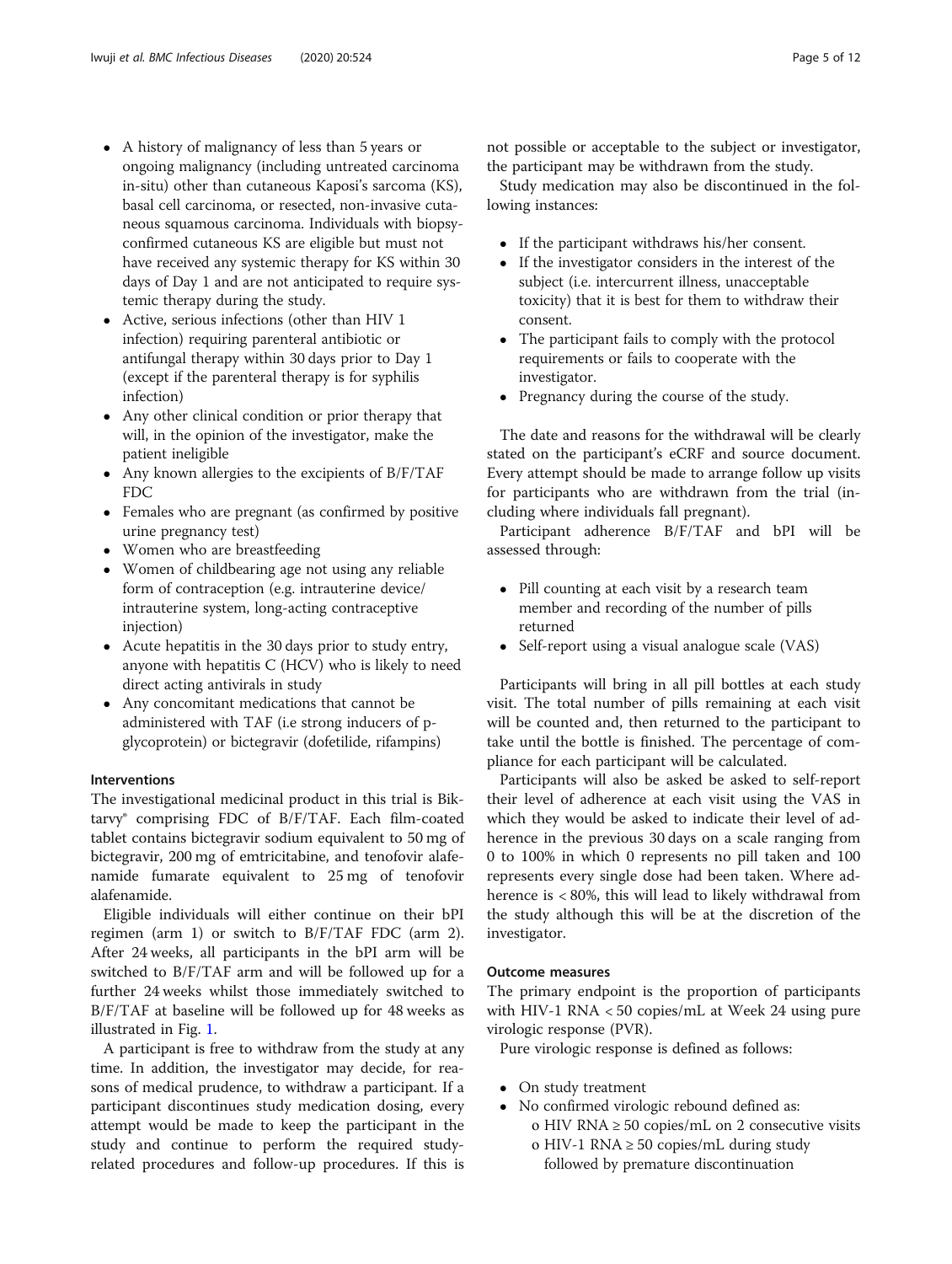Discontinuation prior to week 24 for reasons other than virologic rebound (i.e. no data in window and last HIV RNA < 50 copies/mL) are considered PVR

Secondary outcome measures include the following:

- Proportion of patients with HIV RNA < 50 copies/ mL at week 48 using PVR
- Proportion of patients with HIV-1 RNA < 50 copies/ mL at weeks 24 and 48 using PVR in those with any archived resistance detected in proviral DNA
- Emergence of new resistance mutations in participants with two consecutive viral load  $\geq 50$ copies/mL measured 2–3 weeks apart
- Safety and tolerability of B/F/TAF FDC in participants switching from bPI-based regimens at 48 weeks based on clinical presentation and laboratory results
- Change from baseline in patient reported outcomes at weeks 24 and 48 measured using the HIV Symptom Distress Module (HIV-SI) and the Pittsburgh Sleep Quality Index (PSQI) questionnaires.
- Change from baseline in serum lipid concentrations at weeks 24 and 48
- Change from baseline in HBA1c in blood weeks 24 and 48
- Change from baseline in weight and BMI at weeks 24 and 48

# Sample size justification

We considered a number of sample size scenarios bearing in mind the pilot nature of the study (Table 1). We will perform a futility analysis at 24 weeks when assessing the primary outcome. At 24 weeks, with 98 participants in the trial, we will have 80% power for 10% significance to conclude non-inferiority of the B/F/TAF arm assuming a non-inferiority margin of 13% and viral suppression in 90% of participants in both arms.

For the study to continue beyond 24 weeks, we need 90% (45/50) of the individuals randomised to the B/F/ TAF arm to be suppressed with the lower limit of the confidence interval to just lie above 80%. Recruiting 50 participants per arm would achieve this at the 90% confidence level. The sample size required decreases as the level of confidence in our estimates decreases.

# Table 1 Sample size scenarios

We have allowed 12 months to recruit 100 participants over the seven sites involved in the trial. This requires recruitment of 1–2 participants per month per site which is deemed feasible. Each site has been allocated a target of 14–15 subjects. In the case of slow enrolment, additional sites will be offered participation in the study.

# Allocation and blinding

The web-based Sealed Envelope™ system will be used to allocate individuals randomly to Arm 1 and Arm 2. The statistician will provide the randomisation list. Each study site will be provided with a randomisation guide. The Sealed Envelope™ system will randomise subjects within 8 strata as shown in Table [2](#page-6-0).

The purpose of the stratification is to balance the treatment arms on important prognostic factors such as:

- The bPI used in the subject's baseline regimen (Atazanavir or Darunavir)
- Use of lipid lowering therapy at study day 1 (yes/no)
- Number baseline mutations of the NRTI class (< 2 vs.  $\geq$ 2)

Investigators randomise patients by completing an onscreen form with patient details, stratification factors, inclusion and exclusion criteria. Investigators are immediately shown the treatment allocation. Trial managers have real-time access to recruitment statistics and are notified by email of every new randomisation. The randomisation application conforms to the requirements of FDA 21 CFR part 11, Electronic Records; Electronic Signatures and ICH GCP. No-one can delete records from the randomisation database, so that all randomisations have to be accounted for. Audit log files detailing all activity on the randomisation system are available to the trial manager. Neither the investigators nor the participants will be blinded to the treatment allocation.

# Data collection

The presence of resistance mutations will be determined using historical genotype results obtained in local laboratories in those eligible according to the inclusion and exclusion criteria. We would obtain more information on resistance mutations by sequencing cellassociated HIV-1 DNA in peripheral blood mononuclear cells prior to commencing B/F/TAF. The results of

| Confidence level | Lower limit of Cl | Upper limit of CI | Sample size per arm | Total sample size |
|------------------|-------------------|-------------------|---------------------|-------------------|
| 95%              | 80                | 96%               | Ю∠                  | 24                |
| 90%              | 80                | 96%               | 50                  | 100               |
| 80%              | 80                | 95%               | 38                  | 76                |
|                  |                   |                   |                     |                   |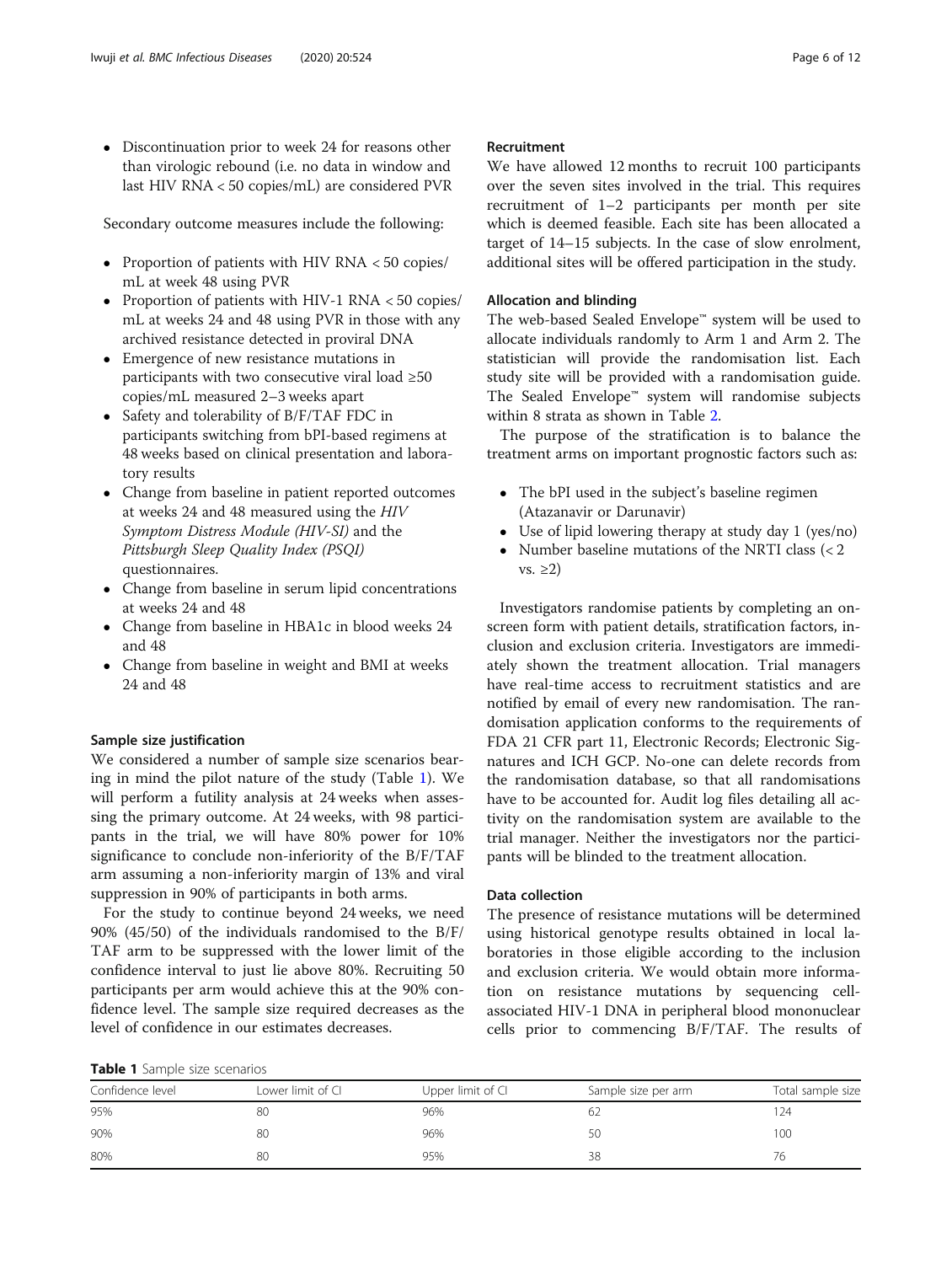| Stratum                               | Baseline Protease-inhibitor Regimen | Use of lipid lowering therapy at study day 1 | No of baseline mutations of the NRTI class <sup>a</sup> |  |  |
|---------------------------------------|-------------------------------------|----------------------------------------------|---------------------------------------------------------|--|--|
|                                       | Atazanavir                          | Yes                                          | < 2                                                     |  |  |
| $\begin{array}{c} \hline \end{array}$ | Atazanavir                          | Yes                                          | $\geq$ 2                                                |  |  |
| $\mathbb{H}$                          | Atazanavir                          | <b>No</b>                                    | < 2                                                     |  |  |
| $\mathsf{IV}$                         | Atazanavir                          | No                                           | $\geq$ 2                                                |  |  |
| V                                     | Darunavir                           | Yes                                          | < 2                                                     |  |  |
| V <sub>1</sub>                        | Darunavir                           | Yes                                          | $\geq$ 2                                                |  |  |
| VII                                   | Darunavir                           | <b>No</b>                                    | $\lt 2$                                                 |  |  |
| VIII                                  | Darunavir                           | No                                           | $\geq$ 2                                                |  |  |

<span id="page-6-0"></span>Table 2 Randomisation strata

<sup>a</sup>From historical genotype report assessed during screening

proviral DNA sequence will not be available in real time and will not be used to inform treatment decisions but will further the understanding of the clinical importance of archived resistance mutations, if any, in individuals developing virological failure.

The baseline visit will not exceed 30 days after the screening visit. Follow up of participants will continue until all participants have accrued 48 weeks from their baseline visits. Individuals who have completed Week 48 visit will be followed up 30 days post cessation of trial treatment via a telephone call or a standard of care clinical appointment for performance of the following assessments; adverse events and symptoms review, HIV associated conditions, concomitant medications and for women of child bearing potential (WOCBP), confirmation that contraception has been used in the previous 30 days.

Study procedures, screening, randomisation and safety monitoring will be according to attached visit schedule in Table [3](#page-7-0).

Individuals with virological failure defined as a rebound in HIV-1 RNA  $\geq$  50 copies/mL, which is subsequently confirmed at the following scheduled or unscheduled visit. Following the initial detection of virological rebound, subjects will be asked to return to the clinic for a scheduled or unscheduled blood draw (2 to 3 weeks after the date of the first measured rebound) for repeat viral load testing. If virological rebound is confirmed and the HIV-1 RNA is ≥200 copies/mL, the blood sample from the confirmation visit will be the primary sample used for HIV-1 genotypic testing. After a participant's first post-baseline resistance test, additional testing will be conducted on a case-by-case basis. Any participant may be discontinued at the investigator's discretion or per local treatment guidelines. If no resistance is detected from the genotype, the participant may remain on study drugs and a repeat HIV-1 RNA measurement should be performed (2 to 3 weeks after date of test with HIV-1 RNA  $\geq$  50 copies/mL). Investigators should carefully evaluate the benefits and risks of remaining on study drug for each individual participant and document this assessment in the on-site medical record.

Data on patient reported outcome measures will be collected using the HIV-SI and the PSQI. The HIV-SI is a validated, self-administered 20-item health-state questionnaire for use in clinical care and research amongst people living with HIV (PLHIV)in order to identify and address common and bothersome symptoms associated with HIV treatment and disease [[16\]](#page-11-0). The instrument is considered to be the gold standard in contemporary HIV-symptom research [\[17\]](#page-11-0). Respondents will be asked about their experience with each 20 symptoms during the past 4 weeks using a 5-point Likert scale. Response options and scores are as follows: 0) I don't have this symptom, 1) I have this symptom and it doesn't bother me, 2) I have this symptom and it bothers me a little, 3) I have this symptom and it bothers me, 4) I have this symptom and it bothers me a lot.

The Pittsburgh Sleep Quality Index (PSQI) is a selfrated questionnaire which assesses sleep quality and disturbances over a 30-day recall period [\[18](#page-11-0)]. Nineteen individual items generate seven component scores: subjective sleep quality, sleep latency, sleep duration, habitual sleep efficiency, sleep disturbances, use of sleeping medication, and daytime dysfunction. It uses a Likert scale in with the following scores: 0) Not during the past month, 1) less than once a week, 2) once or twice a week, 3) Three or more times a week. The sum of scores for these seven components yields one global score (0 to 21). A total score of 5 or greater is indicative of poor sleep quality.

Participants with early study termination from whatever cause will undergo the assessments outlined in Table [3.](#page-7-0)

## Data management

A source data worksheet will be created to capture all the relevant information and will be filed as source documentation in the participants' notes. Questionnaires and self-report VAS scores will also be completed by the patients. A source data agreement will be completed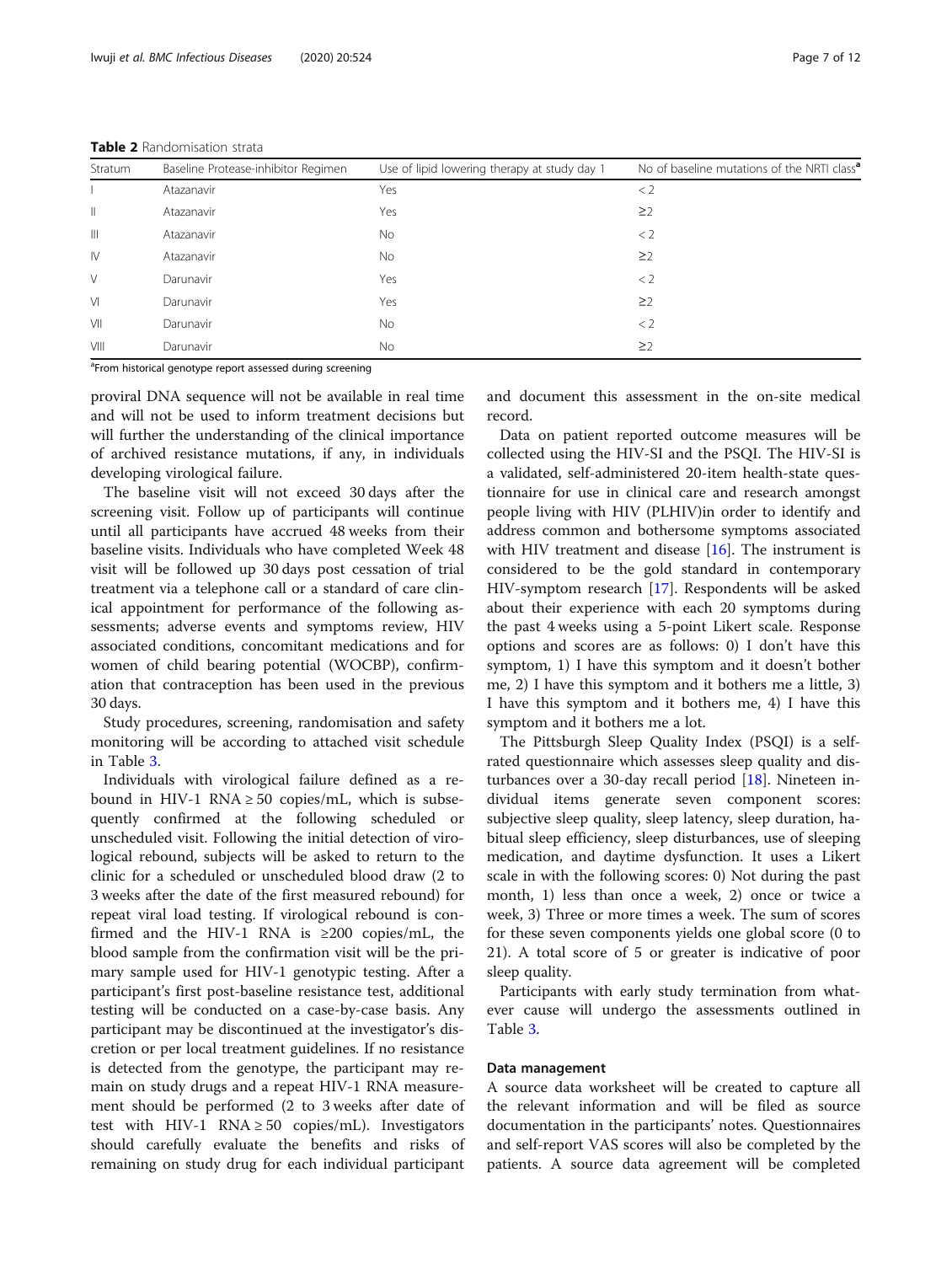# <span id="page-7-0"></span>Table 3 Trial procedures and Timelines

| Weeks                                                                      | Screening<br>$(-30 \text{ days})$ | Baseline (FV)         | $\overline{4}$        | 12                    | 24 (FV)               | 28                    | 36                    | 48 (FV) | Early termination<br>visit (FV) | 30 day post treatment<br>follow up<br>(telephone call or standara<br>of care clinic visit) |
|----------------------------------------------------------------------------|-----------------------------------|-----------------------|-----------------------|-----------------------|-----------------------|-----------------------|-----------------------|---------|---------------------------------|--------------------------------------------------------------------------------------------|
| Informed consent                                                           | $\mathsf X$                       |                       |                       |                       |                       |                       |                       |         |                                 |                                                                                            |
| Demographic data and<br>medical history including<br>full ART history      | Χ                                 |                       |                       |                       |                       |                       |                       |         |                                 |                                                                                            |
| Eligibility criteria                                                       | Χ                                 | Χ                     |                       |                       |                       |                       |                       |         |                                 |                                                                                            |
| Review of historical drug<br>resistance tests                              | Χ                                 |                       |                       |                       |                       |                       |                       |         |                                 |                                                                                            |
| <b>Adverse events</b>                                                      |                                   | Χ                     | Χ                     | Χ                     | Χ                     | Χ                     | Χ                     | Χ       | X                               | X                                                                                          |
| <b>Concomitant medications</b>                                             | Χ                                 | Χ                     | Χ                     | Χ                     | Χ                     | Χ                     | Χ                     | Χ       | Χ                               | $\mathsf X$                                                                                |
| HIV-SI                                                                     |                                   | Χ                     |                       |                       | Χ                     |                       |                       | Χ       | Χ                               |                                                                                            |
| <b>PSQI</b>                                                                |                                   | Χ                     |                       |                       | Χ                     |                       |                       | Χ       | Χ                               |                                                                                            |
| <b>HIV associated conditions</b>                                           | Χ                                 | Χ                     | Χ                     | Χ                     | Χ                     | Χ                     | Χ                     | Χ       | Χ                               | X                                                                                          |
| Randomisation                                                              |                                   | Χ                     |                       |                       |                       |                       |                       |         |                                 |                                                                                            |
| e-Case Report Forms                                                        | Χ                                 | Χ                     | Χ                     | $\times$              | Χ                     | Χ                     | X                     | Χ       | X                               | $\mathsf X$                                                                                |
| Vital signs (Blood Pressure,<br>Pulse, temperature, weight)                | Χ                                 | Χ                     | Χ                     |                       | Χ                     | X                     |                       | Χ       | Χ                               |                                                                                            |
| Complete/ <sup><i>a</i></sup> symptom<br>directed physical<br>examination  | X                                 | $\mathsf{X}^\text{a}$ | $\mathsf{X}^\text{a}$ | $\mathsf{X}^\text{a}$ | $\mathsf{X}^\text{a}$ | $\mathsf{X}^\text{a}$ | $\mathsf{X}^\text{a}$ | $X^a$   | $\mathsf{X}^\text{a}$           |                                                                                            |
| Height                                                                     | Χ                                 |                       |                       |                       |                       |                       |                       |         |                                 |                                                                                            |
| Weight, BMI & waist<br>circumference                                       | Χ                                 | Χ                     | Χ                     |                       | Χ                     | X                     |                       | Χ       | Χ                               |                                                                                            |
| 12 Lead ECG                                                                | Χ                                 |                       |                       |                       | Χ                     |                       |                       | Χ       | Χ                               |                                                                                            |
| <b>Urinalysis</b>                                                          | Χ                                 | Χ                     | X                     |                       | Χ                     | Χ                     |                       | Χ       | X                               |                                                                                            |
| <b>Urine Pregnancy Test</b>                                                | Χ                                 | Χ                     | Χ                     |                       | Χ                     | X                     |                       | Χ       | Χ                               |                                                                                            |
| CD4/CD8 T cell count                                                       |                                   | Χ                     |                       |                       | X                     |                       |                       | Χ       | Χ                               |                                                                                            |
| HIV-1 RNA viral load<br>(& resistance testing<br>if $> 50$ copies/mL)      | Χ                                 | $\mathsf X$           | X.                    | Χ                     | Χ                     | X                     | Χ                     | Χ       | X                               |                                                                                            |
| Whole blood for Proviral DNA                                               |                                   | Χ                     |                       |                       |                       |                       |                       |         |                                 |                                                                                            |
| Haematology                                                                | Χ                                 | Χ                     | Χ                     |                       | Χ                     | X                     |                       | Χ       | X                               |                                                                                            |
| Urea, electrolytes, creatinine,<br>phosphate, glucose, calcium,<br>amylase | Χ                                 | $\mathsf X$           | $\mathsf X$           |                       | $\mathsf X$           | $\mathsf X$           |                       | Χ       | Χ                               |                                                                                            |
| <b>Estimated GFR</b>                                                       | Χ                                 | X                     | Χ                     |                       | Χ                     | Χ                     |                       | Χ       | X                               |                                                                                            |
| <b>UPCR</b>                                                                | Χ                                 | $\times$              | $\times$              |                       | $\times$              | $\mathsf X$           |                       | Χ       | Χ                               |                                                                                            |
| HBV & HCV serology                                                         | X                                 |                       |                       |                       |                       |                       |                       |         |                                 |                                                                                            |
| <b>Liver function tests</b>                                                | Χ                                 | X                     | X                     |                       | Χ                     | X                     |                       | Χ       | X                               |                                                                                            |
| Lipids (Fasting Cholesterol,<br>LDL, HDL, Triglycerides)                   |                                   | Χ                     |                       |                       | Χ                     |                       |                       | Χ       | X                               |                                                                                            |
| HbA1c                                                                      |                                   | X                     |                       |                       | X                     |                       |                       | Χ       | X                               |                                                                                            |
| Pill count adherence                                                       |                                   | Χ                     | Χ                     | Χ                     | Χ                     | Χ                     | Χ                     | Χ       | X.                              |                                                                                            |
| Self-reported adherence                                                    |                                   | X                     | $\times$              | $\times$              | Χ                     | Χ                     | $\times$              | Χ       | X                               |                                                                                            |
| Study drug dispensation                                                    |                                   | X                     | X                     | $\times$              | Χ                     | X                     | X                     |         |                                 |                                                                                            |
| Study drug accountability                                                  |                                   |                       | X.                    | X                     | Χ                     | X                     | X.                    | Χ       | X                               |                                                                                            |

FV Fasting visit, HIV-SI HIV symptom distress module, PSQI Pittsburgh Sleep Quality Index, BMI Body mass index, UPCR urine protein creatinine ratio, HBV Hepatitis B virus, HCV Hepatitis C virus, LDL Low density lipoprotein, HDL High density lipoprotein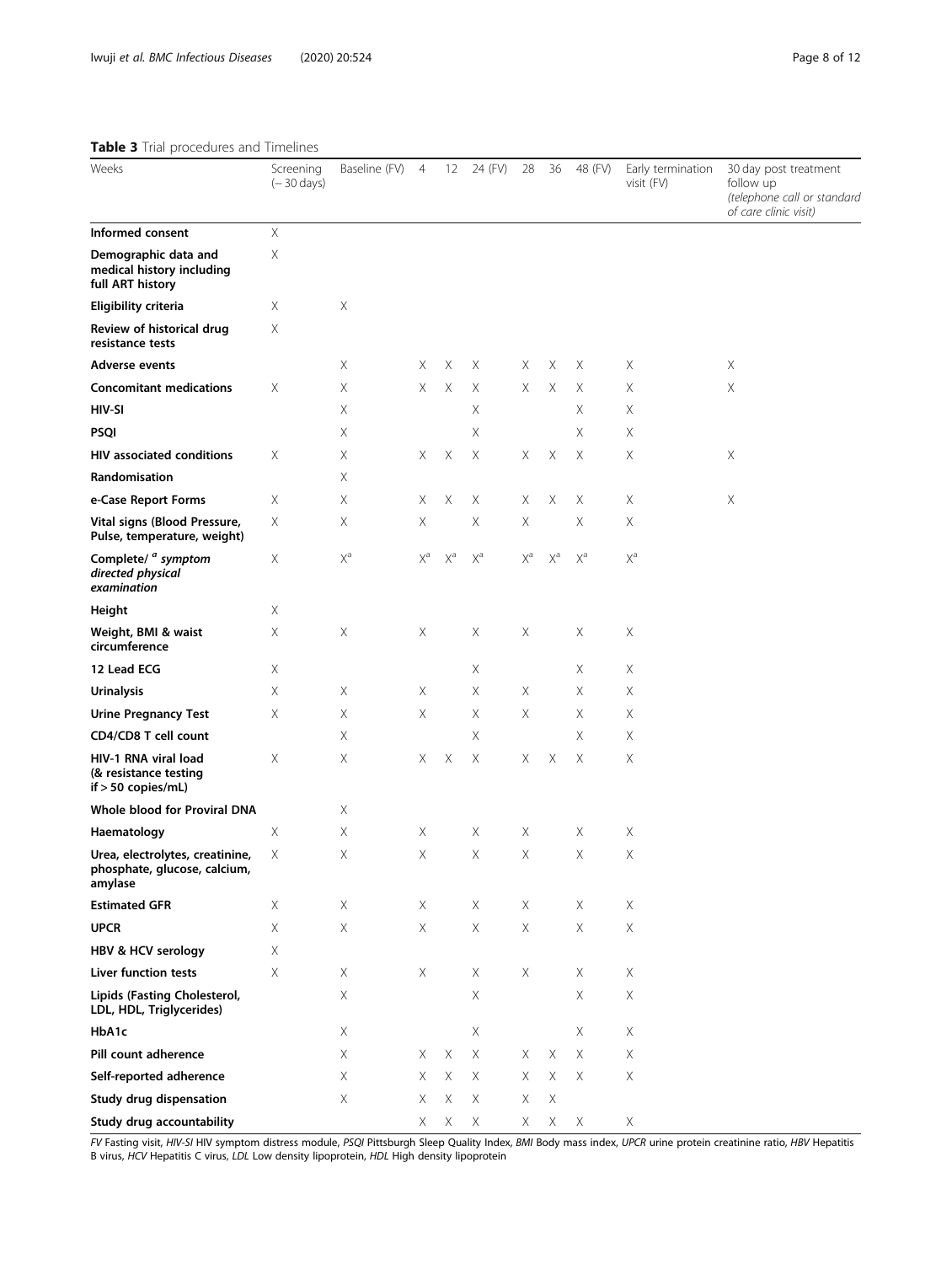prior to recruitment commencing to ensure all parties are aware which documents constitute source data.

Data from the source will be entered onto the electronic case report form (eCRF) on the web-based MACRO™ electronic data capture system. Data entered will be checked by the Data Manager in accordance with the Data Management Plan ([supplementary appendix](#page-10-0)) and queries raised to the clinical sites via MACRO when appropriate. Clinical sites will be responsible for the entry of data into the eCRF. Patient data will be entered using study number only and no patient identifiable data will be seen by the data management team.

Direct access will be granted to authorised representatives from the sponsor, host institution and the regulatory authorities when appropriate to permit trial-related monitoring, audits and inspections.

Archiving will be the responsibility of the sponsor and all documentation will be archived for 25 years, with the exception of the health records which will be kept in accordance with UK law and local policy. The sponsor named archivist will be responsible for ensuring the documentation is prepared in line with the relevant sponsor standard operating procedures.

#### Statistical analysis

All randomised patients who received at least one dose of the study medication will be included in the analysis.

Summary statistics will be presented by trial arm using median with interquartile ranges for continuous variables with skewed distributions or mean with standard deviations for normally distributed variables. Categorical variables will be summarised using frequencies and proportions.

Non-inferiority for the futility analyses will be concluded if the lower bound of a two-sided 90% CI for the difference in proportions (B/F/TAF minus boosted PI) of patients with plasma HIV-1 RNA < 50 copies/mL at week 24 is greater than − 13%.

### Primary outcome analyses

Primary efficacy endpoint Proportions of individuals with HIV RNA < 50 copies/mL at 24 weeks will be estimated using PVR.

The percentage of participants with PVR for HIV-1 RNA cut-off at 50 copies/mL at Week 24 will be summarized.

Differences between trial arms will be estimated together with 95% confidence intervals.

# Secondary outcome analysis

Secondary efficacy endpoint Proportions of individuals with HIV RNA < 50 copies/mL at 48 weeks will be estimated using PVR.

The percentage of participants with PVR for HIV-1 RNA cut-off at 50 copies/mL at Week 48 will be summarized.

Differences between trial arms will be estimated, together with 95% confidence intervals. The proportion of patients with HIV-1 RNA < 50 copies/mL at weeks 24 and 48 using PVR in those with any archived resistance detected in proviral DNA will be estimated.

The proportion of patients with any emergent drug resistance following virological rebound will be estimated.

## Safety endpoints

The analysis of the following secondary safety outcomes will be presented as the estimated difference and 95% confidence interval between arms from baseline to 24 and 48 weeks

- Mean total Cholesterol, LDL, HDL and triglycerides will be estimated.
- Mean HBA1c<br>• Mean weight
- Mean weight and BMI
- Laboratory and clinical adverse events will be described and summarised using percentages.

Treatment differences for patient reported outcomes using the HIV-SI module and the PSQI will be compared by using the prevalence of symptoms reported by each method and presented with 95% confidence intervals. Consistent with prior analyses on HIV-SI [\[19](#page-11-0), [20](#page-11-0)] we would dichotomise symptoms into not bothersome (scores of 0 or 1) or bothersome (scores of 2, 3 and 4). The overall bothersome symptom count at baseline will be generated by counting the number of individual symptoms scored as bothersome. Reported poor sleep quality scores on the PSQI will be summarised by the seven components as well as the global scores by arm. The global scores will be dichotomised into poor sleep quality (score of  $<$  5) and good sleep quality ( $\ge$  5) and an exact 95% binomial confidence interval presented for the difference in prevalence between arms. .

In the event of missing data, only available data will be included in the analyses and missing data will be quantified but not imputed. For missing data relating to primary and secondary efficacy endpoints, using the principle of PVR, the last known measured viral loads will be carried forward if data is missing at the 24 and 48 week time points.

## Data safety monitoring board

A three-member independent data safety monitoring board (DSMB) has been established comprising specialists in clinical infectious diseases, HIV medicine and a clinical trial statistician. The role of the DSMB will be to safeguard the interest of the trial participants, assess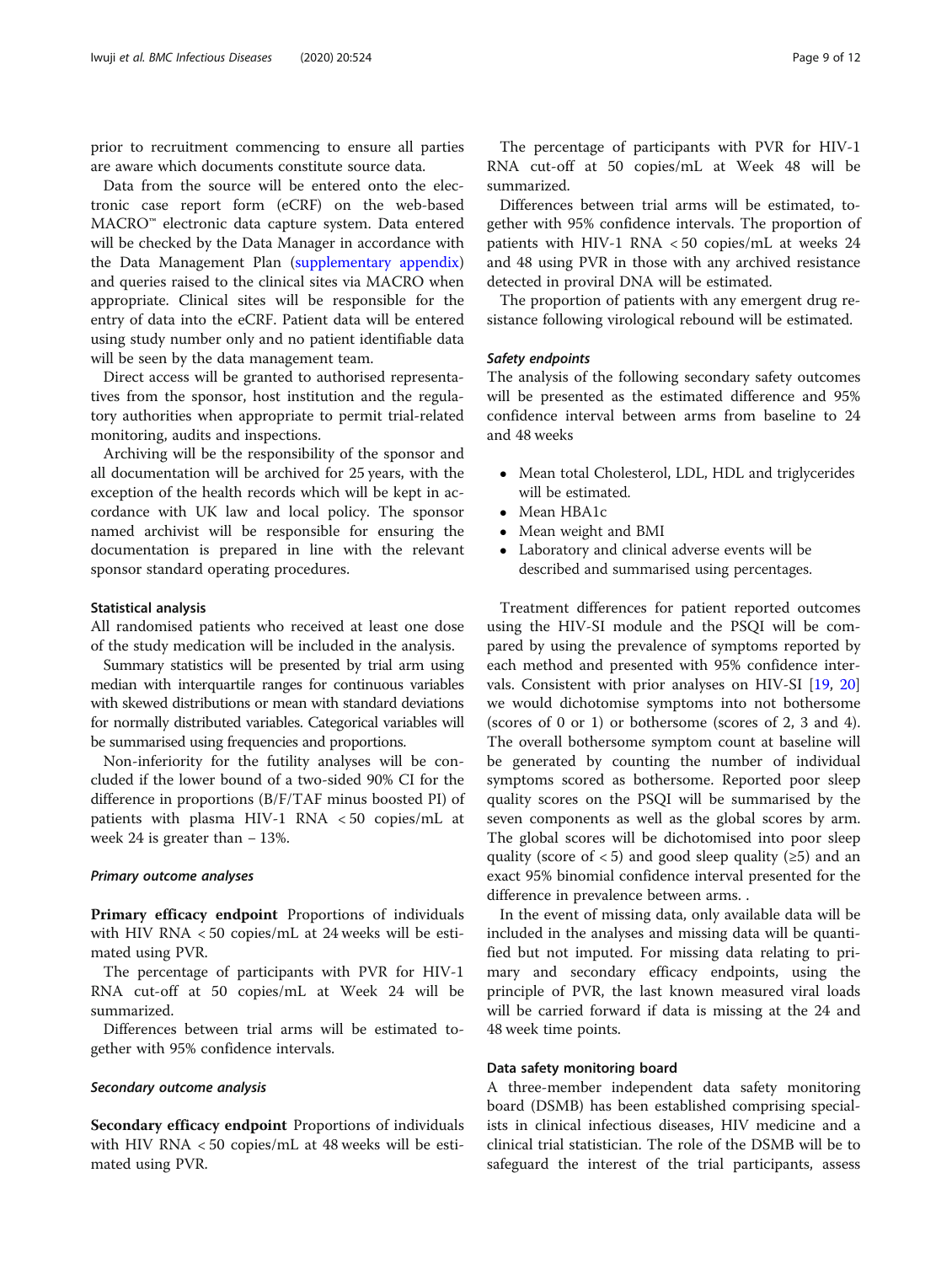safety and efficacy of the intervention and to monitor the overall conduct of the trial. The DSMB should receive and review the progress and accruing data of the trial and provide advice on the conduct of the trial to the Trial Steering Committee (TSC). The DSMB would perform an interim review of the trial's progress including updated figures on recruitment, data quality, main outcomes and safety data and will have responsibility on the decision whether to stop or continue the trial. The DSMB will meet six-monthly but the frequency of meetings may depend on recruitment rates or other trial events. Further details on the DSMB charter can be found in the [supplementary appendix.](#page-10-0)

## Adverse events monitoring and reporting

Information on all adverse events (AEs), adverse reactions (ARs), serious adverse reactions (SARs), suspected unexpected serious adverse reactions (SUSARs) and serious adverse events (SAEs) will be documented in the case report forms. AEs, SAEs, ARs, SARs and SUSARs may be directly observed, reported spontaneously by the participant or by questioning the participant at each study visit. These will be followed up until they are resolved or the participant's participation in the study ends (i.e. until the final CRF is completed for that participant). Any untoward event that may occur subsequent to the reporting period that the investigator assesses as related to the study drug medication will also be reported as an adverse event. The adverse event reporting period will be from consent until the participant's final study visit. After informed consent, but prior to initiation of study treatment, all SAEs and adverse events related to protocol-mandated procedures would be reported on the CRFs. Following initiation of study treatment, all AEs, regardless of cause or relationship until 30 days post cessation of trial treatment would be reported on the CRFs. In addition, all serious adverse events assessed by the investigator as related to the investigational medication would continue to be followed even after participation in the study is over. Such events would be followed until resolution, or until no further change can reasonably be expected.

#### Research ethics and consent

This study is registered with the International Standard Randomised Controlled Trials Number registry (44453201) and with the European Union Drug Regulating Authorities Clinical Trials Database (2018–004732- 30). The main study findings will be reported in accordance the Consolidated Standards of Reporting Trials (CONSORT) statement [\[21](#page-11-0)]. The study received ethical approval from the Health Research Authority (19/LO/ 0905) and will be conducted in accordance with the Declaration of Helsinki. Written, informed consent will be sought from participants by an appropriate member of the research team identified on the delegation log and this is mandatory prior to any study procedures. Participants would be made aware that they may not continue to be prescribed B/F/TAF after the end of the trial unless they are eligible according to NHS England prescribing criteria for tenofovir alafenamide. In this situation, participants would be switched to alternative efficacious ART combination decided by the local principal investigator.

#### Data protection and patient confidentiality

All investigators and trial site staff will comply with the requirements of the General Data Protection Regulation 2018 (GDPR) [[22\]](#page-11-0) with regards to the collection, storage, processing and disclosure of personal information and will uphold the Act's core principles. Personal information will be collected, kept secure, and maintained. This will involve the creation of coded, depersonalised data where the participant's identifying information is replaced by an unrelated sequence of characters, secure maintenance of the data and the linking code in separate locations using encrypted digital files within password protected folders and storage media and limiting access to the minimum number of individuals necessary for quality control, audit, and analysis. The confidentiality of data will also be preserved when the data are transmitted to sponsors and co-investigators by using only pseudonymised codes rather than personal identifiable information. Trial data will be stored for 25 years and the principal investigator at site is the data custodian.

## **Discussion**

It is plausible that carefully selected HIV-positive individuals with pre-treatment or treatment-acquired resistance who are virologically suppressed on their current PI-based regimen could maintain virological efficacy when switched to B/F/TAF FDC.

The hypothesis is based on a consideration of each component of B/F/TAF. TAF, like the earlier version tenofovir disoproxil fumarate (TDF), is a prodrug of tenofovir. However, TAF yields 5-fold higher intracellular concentrations of the active moiety tenofovir diphosphate (TFV-DP) in HIV target cells than TDF, despite much lower plasma drug concentration [[23\]](#page-11-0).. Since TAF and TDF produce the same active metabolite, they have similar resistance profiles but it could be proposed that the higher intracellular concentrations of TFV-DP yielded by TAF could be beneficial in resistant viral isolates  $[24]$  $[24]$ . Furthermore, the selective conversion of TAF to TFV-DP within HIV target cells and lower levels in plasma is associated with less renal and bone toxicity [\[25](#page-11-0)].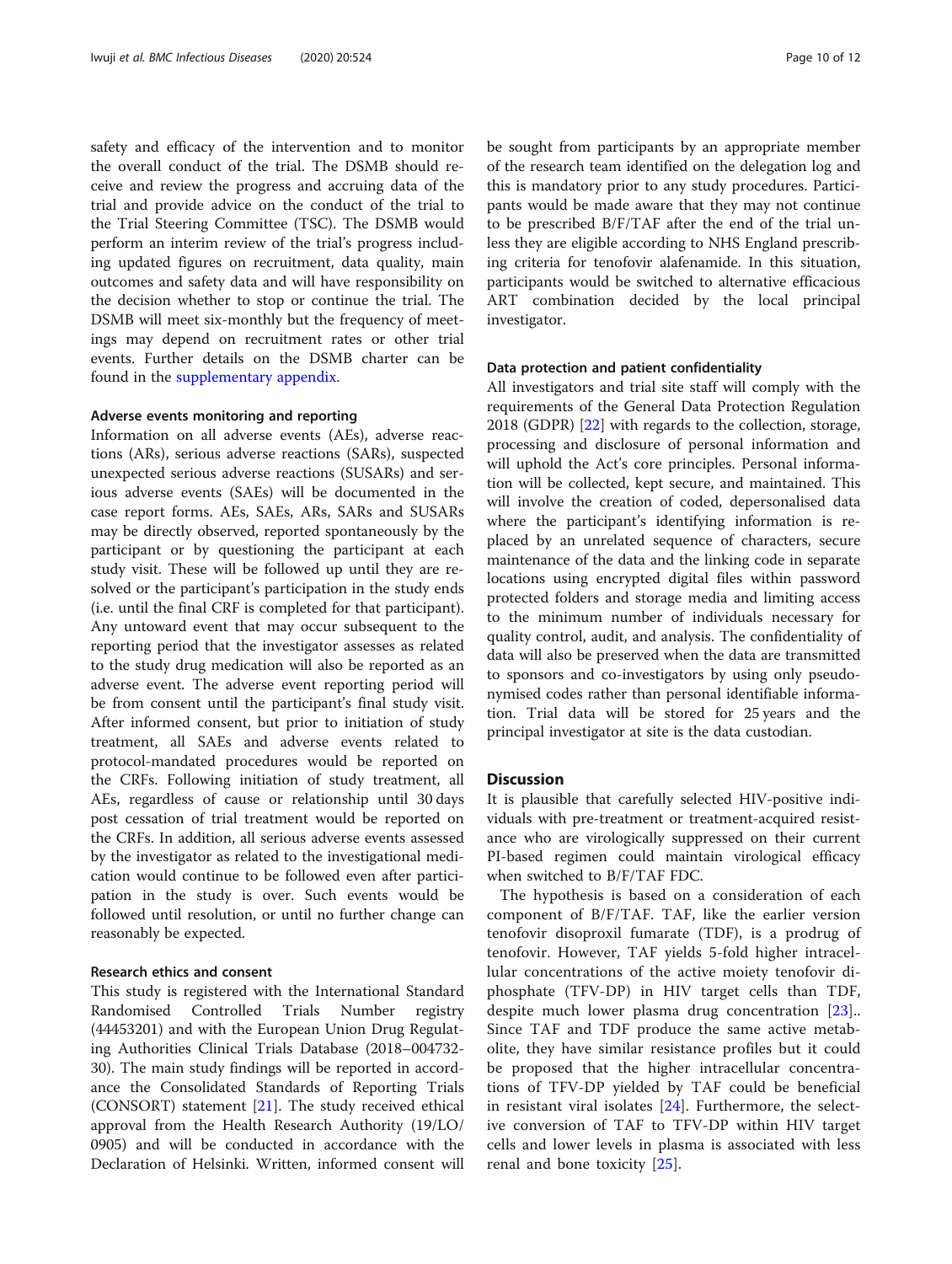<span id="page-10-0"></span>HIV-1 strains harbouring the M184V/I mutation, which causes high-level resistance to 3TC and FTC, display increased or restored susceptibility to tenofovir [[26\]](#page-11-0). M184V/I mutants also display a loss of fitness that reduces their replication capacity and may account for the partial residual activity of 3TC in the presence of the mutation. In ART-experienced individuals who developed virological failure whilst treated with either zidovudine or stavudine, the stepwise accumulation of TAMs resulted in increasing resistance to tenofovir, with three or more TAMs being associated with markedly reduced tenofovir susceptibility [\[27](#page-11-0)]. This cross resistance to tenofovir is more marked for the TAM-1 pathway of mutations (M41L, L210W, and T215Y) than the TAM-2 pathway of mutations (D67N, K70R, K219/E/N/Q/R, and T215F). As a result, we have allowed a maximum of 2 TAMs when assessing eligibility for inclusion in the trial. The revertant mutations T215S/C/D/E/I/V/N/A/L which arise from viruses that once harboured T215Y/F do not directly impact NRTI susceptibility [\[28](#page-11-0)]. However, both in vitro and in vivo, the effect of TAMs on tenofovir is partially reversed by the presence of the M184V/I mutation [[29](#page-11-0), [30](#page-11-0)] with 3TC maintaining re-sidual activity in viruses harbouring this mutation [[31\]](#page-11-0).

Bictegravir has potent in vitro activity against laboratory strains and clinical isolates of HIV-1, a higher genetic barrier to resistance development than raltegravir (RAL) and elvitegravir (EVG), and a statistically improved resistance profile compared to RAL, EVG, and DTG against a set of patient derived INSTI-resistant viral isolates [\[32](#page-11-0)]. In the EARNEST [\[33](#page-11-0)], and MOBIDIP [[31\]](#page-11-0) studies, bPI given with NRTI in individuals with previous virological failure and predicted limited NRTI activity due to resistance (mainly M184V/I and TAMs) achieved high rates of virological suppression. In the DAWNING study [[12\]](#page-11-0), DTG a high genetic barrier INSTI, demonstrated superior virological efficacy over a bPI. Hence there is a strong scientific plausibility for bictegravir demonstrating high rates of virological efficacy in the presence of a limited pattern NRTI mutations when switching patients from bPI regimen to B/F/TAF.

We do not foresee a challenge to recruiting the 100 participants required for this trial, however recruitment will be monitored closely and if sluggish, we would activate additional sites for participation in the study. Since all sites will be utilising standardised study documents and procedures, the number of study sites should not affect data quality. Furthermore, all sites will be closely monitored for compliance with the study protocol.

## Trial status

The trial started enrolling participants on 16 September 2019 and it is anticipated that enrolment will continue until September 2020.

## Supplementary information

Supplementary information accompanies this paper at [https://doi.org/10.](https://doi.org/10.1186/s12879-020-05240-y) [1186/s12879-020-05240-y](https://doi.org/10.1186/s12879-020-05240-y).

#### Additional file 1.

#### Abbreviations

ART: Antiretroviral therapy; ALT: Alanine Aminotransferase; AST: Aspartate Aminotransferase; bPI: Boosted Protease Inhibitor; NRTI: Nucleoside Reverse Transcriptase Inhibitor; NNRTI: Non-Nucleoside Reverse Transcriptase Inhibitor; TAM: Thymidine Analogue Mutation; 3TC: Lamivudine; FTC: Emtricitabine; TDF: Tenofovir Disoproxyl Fumarate; TAF: Tenofovir Alafenamide Fumarate; TFV-DP: Tenofovir Diphosphate; DTG: Dolutegravir; BTG: Bictegravir; RAL: Raltegravir; EVG: Elvitegravir; FV: Fasting visit; HIV-SI: HIV symptom distress module; PSQI: Pittsburgh Sleep Quality Index; BMI: Body mass index; UPCR: Urine protein creatinine ratio; HBV: Hepatitis B virus; HCV: Hepatitis C virus; LDL: Low density lipoprotein; HDL: High density lipoprotein; TSC: Trial Steering Committee; DSMB: Data Safety and Monitoring Board; AE: Adverse Event; AR: Adverse Reaction; SAE: Serious Adverse Event; SAR: Serious Adverse Reaction; SUSAR: Suspected Unexpected Serious Adverse Reaction; GDPR: General Data Protection Act; VAS: Visual Analogue Scale; PIS: Participant Information Sheet; FDC: Fixed Dose Combination; INSTI: Integrase Strand Transfer Inhibitor

#### Acknowledgements

We thank all the members of the PIBIK study group in all the participating sites, the data safety and monitoring board, the trial steering committee and the research and enterprise department of the University of Sussex.

#### Authors' contributions

CI conceived the study and drafted the manuscript. DC, CO, LW, SB, NP, AMG contributed to the design of the study and assisted in drafting the manuscript. DL, CB developed the data management plan and data collection tools for the study and assisted in drafting the manuscript. YT is responsible for the coordination of the study and contributed to the manuscript draft. CI obtained funding for the study. All authors have read the final manuscript and give approval for it to be published.

#### Funding

This trial is funded by an investigator award from Gilead Sciences (IN-UK-380- 5352).

#### Availability of data and materials

Not applicable.

### Ethics approval and consent to participate

This trial protocol has been approved by the Health Research Authority, UK (19/LO/0905). All patients in the trial will provide written informed consent to participate.

#### Consent for publication

Not applicable.

#### Competing interests

CI has received honoraria, support to attend conferences and research funding (paid to university of Sussex) from Gilead Sciences. DC has received honoraria and support to attend conferences from Gilead Sciences and ViiV. LW has received speaker/advisory fees or conference support from Gilead, ViiV, Janssen, MSD, Cipla and Mylan. CO has been a recipient of grants, speaker's bureau and travel sponsorship from Gilead, MSD, ViiV, GSK and Janssen. NP has received honoraria for services rendered to Gilead Sciences. AMG receives personal consultancy fees from Roche Pharma, provides consulting services to Gilead Sciences, Janssen, and ViiV (paid to the University of Liverpool) and is the recipient of research funding from Gilead, Roche Pharma, and ViiV (paid to the University of Liverpool). All other authors declare that they have no competing interests.

#### Author details

<sup>1</sup>Department of Global Health and Infection, Brighton and Sussex Medical School, University of Sussex, Falmer, Brighton BN1 9PX, UK. <sup>2</sup>Brighton and